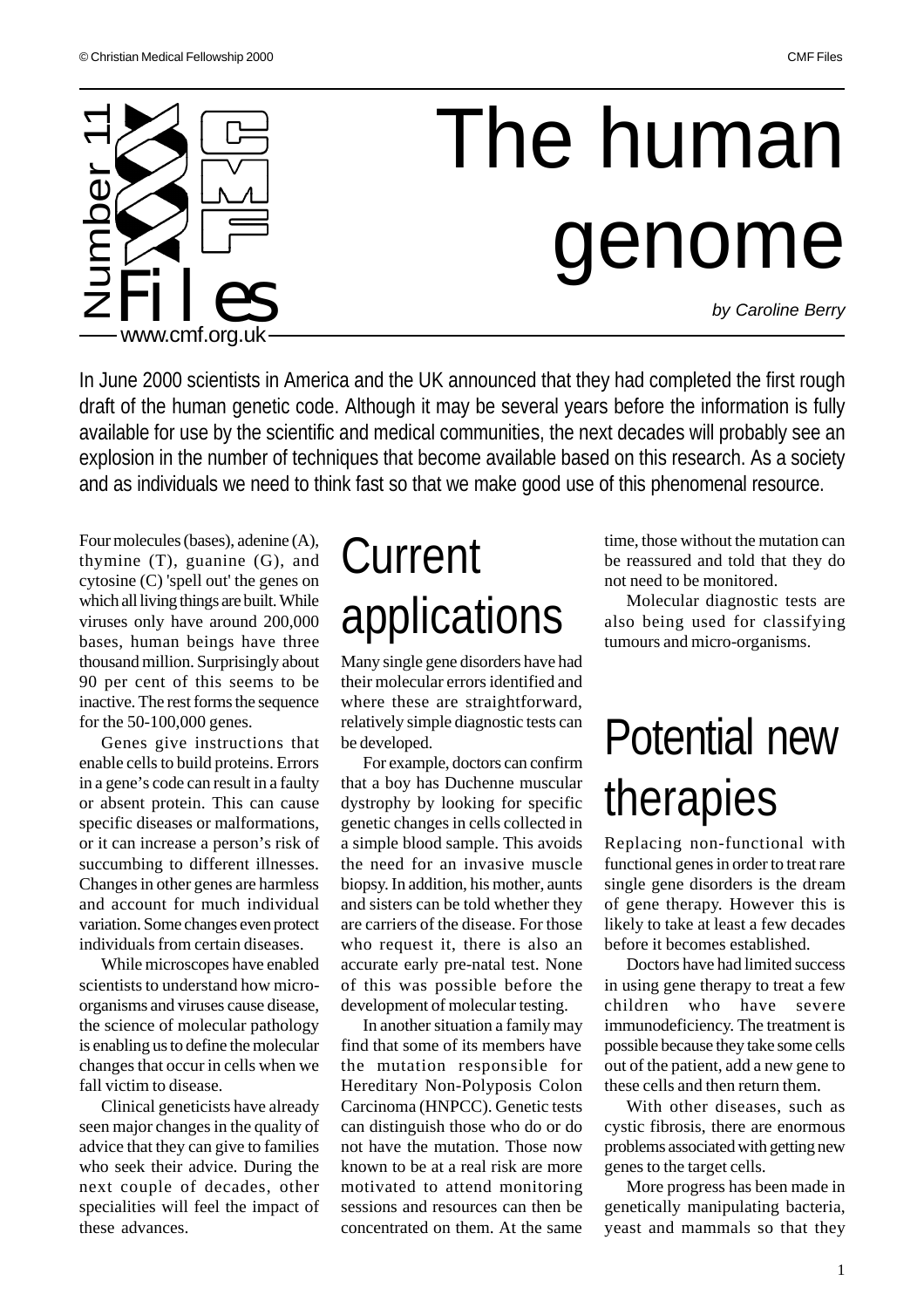produce valuable human proteins.

The bacterial production of growth hormone, however, illustrates that this can introduce new dilemmas as well as benefits. Because manufactured growth hormone does not carry the risk of being contaminated with the agent that causes Creutzfeldt-Jakob Disease, some parents of naturally short children are now asking for the hormone to 'enhance' their child's growth.

# More tests

Attention is increasingly turning to common disorders such as asthma, hypertension and diabetes. All of these have a definite but complex genetic component. Researchers predict that there will probably be about 10 million normal variants within the human genome, some 200,000 of which will probably have some functional significance.

A striking example is new variant Creutzfeldt-Jakob Disease. Scientists believe that the disease is acquired from cattle with bovine spongiform encephalopathy (BSE). Everyone builds prion proteins (PrP) in their brains and normal PrP does no harm. But so far, only people with a particular common variant of the code at codon 129 on each of their two PrP genes have developed the disease.

People with one version of the code in both of a person's genes for apolipoprotein E are at a greater risk than others of developing Alzheimer's disease. The link is not strong, but in the future it could become one of a handful of genes that make up a highly predictive assay.

Also, prior to starting any drug treatment, a person's genetic profile might indicate which type of medication is most likely to succeed and which avoided because of genetic predisposition to side effects. For example, a person's response to medication commonly used to treat asthma is strongly influenced by a single base change in the gene that

builds the drug's receptor.

There are many other examples of this phenomenon, so it is easy to see why the pharmaceutical companies are pouring money into genome research.

# Dangers of genetic tests

Simple diagnostic tests that seek to find out what is wrong in people who already know they are unwell are non-controversial. But when apparently healthy individuals are tested more thought is needed.

## the next generation

Healthy people may be tested to see if they are at risk of having a child with a genetic disorder e.g. cystic fibrosis or, in the Jewish community, Tay Sachs disease.

Advantages of such knowledge include being able to make informed decisions about child bearing, prenatal diagnosis or other options such as adoption. But it would be disastrous if testing, or even worse if prenatal detection and abortion, became compulsory or were driven by strong social pressure.

#### viewing your future

Finding out what you might be affected by at some time in the future has benefits and detriments.

People who find that they are at increased risk of diseases such as HNPCC can take steps to reduce their risk by careful surveillance and early surgery. On the other hand, testing for breast cancer genes is less satisfactory as current preventive measures are not always effective.

With other disorders, such as Huntington's disease, there is no treatment or means of preventing the disease. Consequently many at risk individuals prefer not to know.

In all these situations individuals are vulnerable to mental stress and depression. If the tests point to some risk, they may feel themselves undesirable as a marriage partner and have low self-esteem. They may also face the risk of stigmatisation and discrimination by employers, and insurance companies.

Everyone considering testing should receive careful counselling before starting any test.

# Potential hazards

The scenarios described above are relatively straightforward and can be handled by awareness and sensitive pre-test counselling, but what of future developments?

We are already starting to identify genes and chromosomal regions associated with mental development, mental illness and personality traits. For example, children with William's syndrome have good social skills and enjoy company despite their learning difficulty. We now know that these children lack a small region of chromosome 7 indicating that genes in this area influence behaviour.

Discovering the genetic basis for some of our personal and mental characteristics could cause us to become reductionist and see ourselves as completely controlled by our predetermined genetic makeup. Alternatively it could lead us to have a fatalistic outlook on life, particularly by those whose genetic make-up seems far less than optimal.

With increased understanding of the genetic basis of disease and general characteristics such as height and intelligence, it might become possible to check for the genes in fertilised eggs, or even sperm and unfertilised eggs. This would give the ability deliberately to choose desirable or avoid undesirable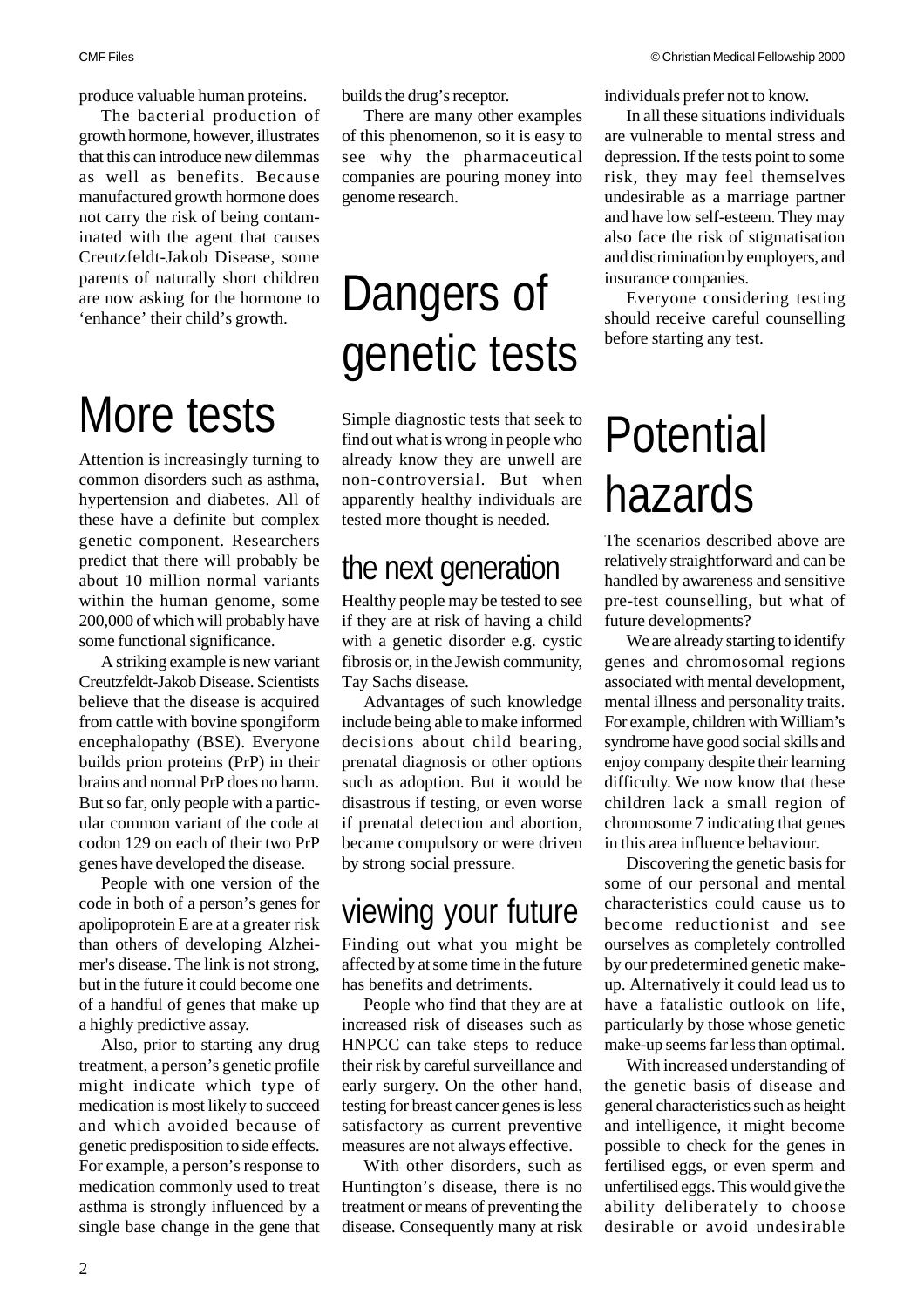characteristics. This is the concept of 'designer children'. It is not feasible at the moment, but we need to be aware of the possibility.

More imminent is the possible use of genetically produced supplements to 'improve' healthy children. We need to distinguish carefully between treating sick people and 'enhancing' healthy ones. On occasions the dividing line will be unclear.

Finally, we have the spectre of 'genetic cleansing' and an increasing intolerance by society of those with genetic imperfections. We must remember that we all have genetically-determined risk factors but in our current state of knowledge only some are known. Most remain hidden. Many diseases are multifactorial and don't depend only on our genes.

The danger is that as a society we may decide that some imperfections are more undesirable than others.

# A Christian response

These are new developments and ours is the first generation to be faced with making decisions on what is an appropriate use of the technology, what should be permitted and what banned. But in spite of the newness of the problems we do have fundamental and timeless principles that we can apply. They include:

## 1. truth and integrity

Both are basic to all forms of human interaction including medicine. All of us need to avoid exaggerated claims for our point of view or research project. Genetic research is too often reported in extreme terms that are not fully justifiable. This is due partly to biased reporting in popular media and partly to extreme comments from scientists and investors.

A vicious cycle of deceit is too easily set up. Governments and those advising them need to develop open and honest policies. Currently, official pronouncements are often greeted with cynicism, because once a cycle of distrust is set up it is difficult to reverse.

## 2. value and dignity

Some scientists, such as Richard Dawkins, maintain that we human beings are simply vehicles used by our DNA to get itself transmitted to the next generation. But there are many aspects of our humanity which indicate that we are much more than the sum of our genes.

We do not yet understand how our self-consciousness arises or the basis of our emotional life and artistic appreciation. It is possible to explain some forms of altruism by kin selection but not all altruistic acts involve family members and the capacity for selfsacrifice and concern for other people is very much part of our humanity.

The Creation stories in the first three chapters of Genesis show that we are each created in God's image. God is Spirit, he has no genetic code. Being in his image means we are much more than the sum of our genes.

Genes can perhaps be regarded as 'the dust of the earth' into which God breathed to make us the 'living beings' that we are. Being made in his image gives us free-will and the ability to make choices as did Adam and Eve in the Garden.

Our genetic make-up may determine which choices we find hard, but does not deprive us of the responsibility to choose good rather than evil. To assume that we are 'nothing but' our genes is reductionist and takes away from the dignity inherent in those made in God'simage.

## 3. role of family

Currently our society overvalues the individual's autonomy and Christian affirmation of the family comes as a healthy corrective. Scripture shows

us consistently that the family is the place where children are to be nurtured and valued for themselves as gifts to be cherished, not as 'products' for parental enjoyment.

As genetic influences affect more of medicine we will need to consider the family as a whole rather than just the individual. We receive our genes from our parents, we share them with our siblings and pass them to our children. To whom then do they belong?

When a mutation is found in one family member there are implications for many others. How this is handled tends to depend on the strength of the family's relationships. Those with strong bonds tend to cope with the difficulties of sharing hard facts about newly-diagnosed genetic disease, while those with poor relationships may refuse to pass on important knowledge. This gives rise to difficult issues of confidentiality and 'the right to know' versus 'the right not to know'.

Responsibilities are a better motive than rights, and care for each family member should be the guide as to how and who should be made aware of the need for genetic tests. But in real life these situations can be very difficult.

Ideally medical information should be kept confidential and never released without the consent of the person concerned. However, it may not always be easy to obtain that consent. For example a young pregnant woman who has a brother with muscular dystrophy may want to know her carrier status. An accurate test for her may depend on knowing the mutation present in her brother. She may not wish him to know of her pregnancy or that she is worried about having a child with his disorder. Should the geneticist obtain the boy's mutation result without his consent? And what if the brother is approached and refuses to let the information be released as he is concerned that his sister might want a pre-natal test and he is opposed to abortion? Does he have a duty to help his sister or is the life